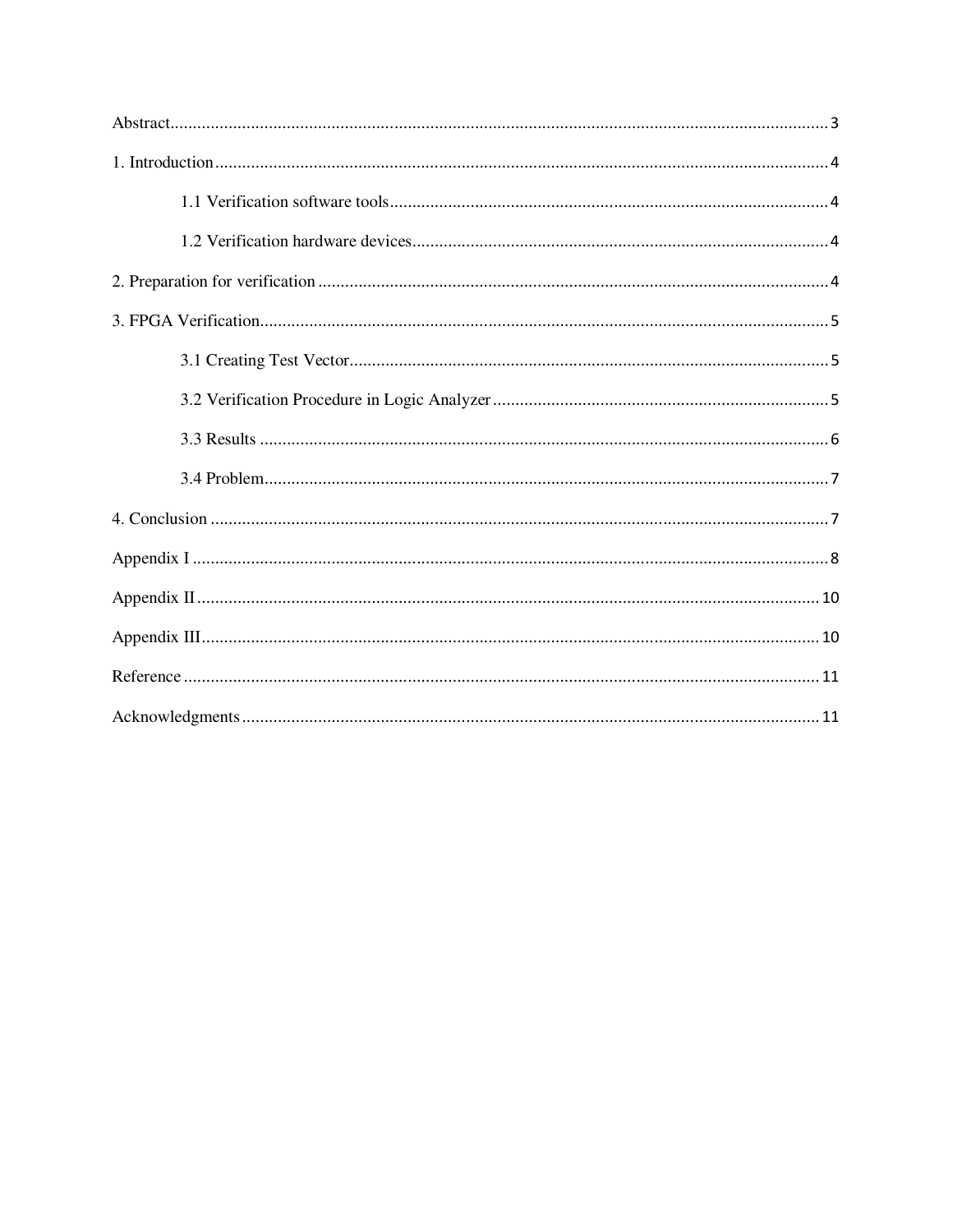## **Abstract**

This report describes the FPGA verification procedure of the OFDM Symbol Detection design.

After completing the project and having the correct result in the simulation, it is the time to verify our results in the real Hardware. In order to fulfill this task, there are two ways. One way is to fabricate the ASIC Hardware which is so costly and time consuming, and another way is to use a FPGA. Using FPGA is a good way to make prototypes and verify the designs fastly and less costly.

Before verification, the binary file is prepared in ISE and downloaded in FPGA. Then the test vector is imported into the pattern generator. The output from FPGA board can be observed in waveform window. By comparing the output in Matlab, ISE behavioral simulation and Logical Analyzer, we verify our design works well.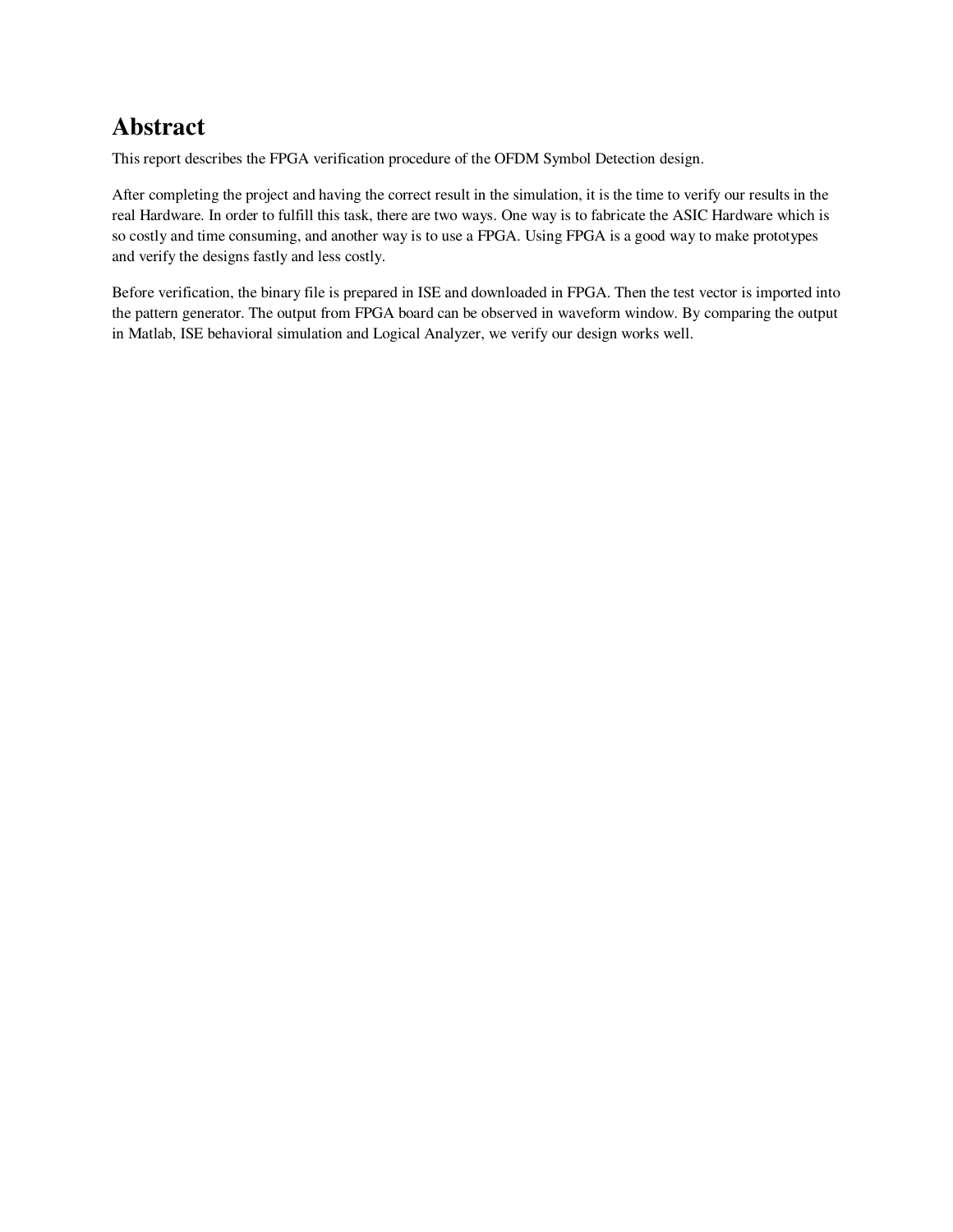## **1. Introduction**

OFDM is a popular technique nowadays. The symbol detection is a key issue of this technique. There are some algorithms developed to detect the OFDM symbol and frequency offset. The CP-based synchronization algorithm is the major one. But the traditional algorithm has a high computation complexity. We employ a low complexity algorithm and the traditional one together to detect the OFDM symbol start and carrier frequency offset. The details about RTL development are written in the OFDM Symbol Detection Report [1].

 To verify our design in FPGA, a binary file is created and downloaded into FPGA board firstly. Then we use logic analyzer, we connect it to the board, import the test data and observe the output data. If the output data is the same as the output in the MATLAB and ISE behavioral simulation, we can make a conclusion that our design works well.

The tools used in verification are listed in the following sections.

#### **1.1 Verification software tools**

Matlab R2009a

Xilinx ISE 9.1

#### **1.2 Verification hardware devices**

Aigilent Logical analyzer 16822A

Digilent Spartan-3 XC3S200-FT256 Board

### **2. Preparation for verification**

Before verifying our design through logic analyzer, we should create a binary file for the design in ISE.

In order to do this, we create a new project and add all our vhdl source files into this project in ISE. The source files are listed in Appendix III. In addition, we need to recreate our memories with the Core generator of the ISE.

After having the correct output in the behavioral simulation, the FPGA pins are allocated to our input and output signals. This is done in I/O Pin Planning part of ISE software and we get a suitable UCF file for our design. The UCF file is attached in Appendix I.

Next Process is to synthesize the design to have the RTL gate logic. In this process, we need to make sure there are no Latches in our design. After the synthesis is done without any problem, we do a post-route simulation in the ISE to be sure of not having any major glitches that may cause the design doesn't run properly in the FPGA. A maximum clock frequency is gotten in the Place & Route to be 26MHZ which will be used in the Logic Analyzer settings later. The table in Appendix II lists our design summary after the P&R process in the Xilinx ISE.

The last step is to program the FPGA with ISE Impact and create the binary file for the verification.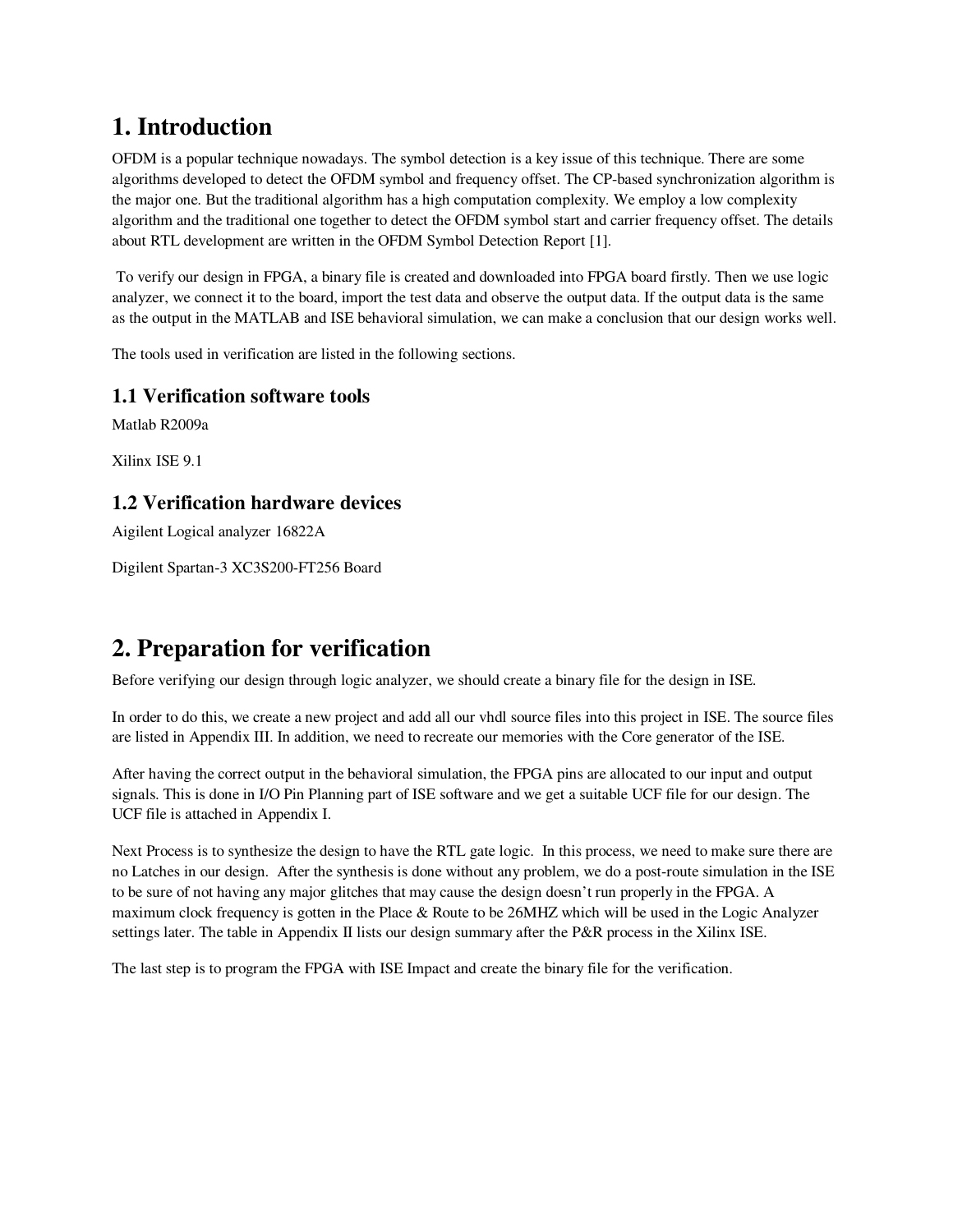## **3. FPGA Verification**

For the verification by logic analyzer, firstly, we should make a test vector .csv file in matlab as input data. Then we import the .csv file into the Pattern Generator which is connected to FPGA extension port A1. In addition, we should capture the output from FPGA extension port A2 which is connected to Logic Analyzer. Finally, we can observe the output in the Waveform window. The overall frame is drawn as below. The details about the pod connection are listed in Appendix I.



#### **3.1 Creating Test Vector**

Based on the input data for RTL model, the test vector is constructed after converting the input data from decimal to hex. To make sure there is enough time to process the symbol data, some redundant test vectors are inserted. There are 135 sets of redundant data between the first and second symbol, 73 168 sets between the second and third symbol, and 272 sets between the rest symbols. Corresponding to these redundant test data, the Valid\_in signal should be disabled.

To test our design, we create 250 symbols totally. But there are only less than 50 symbols imported due to the logic analyzer memory limitation.

#### **3.2 Verification Procedure in Logic Analyzer**

In the Logic Analyzer, we firstly set the Buses/Signals for the Pattern Generator and connect the device's output slot cable to the extension port, and then we set the Logic Analyzer's Buses/Signals. The clock frequency in pattern generator should be set to a value less than or equal to value of the maximum clock frequency gotten in ISE. Finally we set the trigger sequence for logic analyzer. The trigger sequence means the time when the output waveform starts to be generated. For our design, the Valid\_Out signal works as the trigger.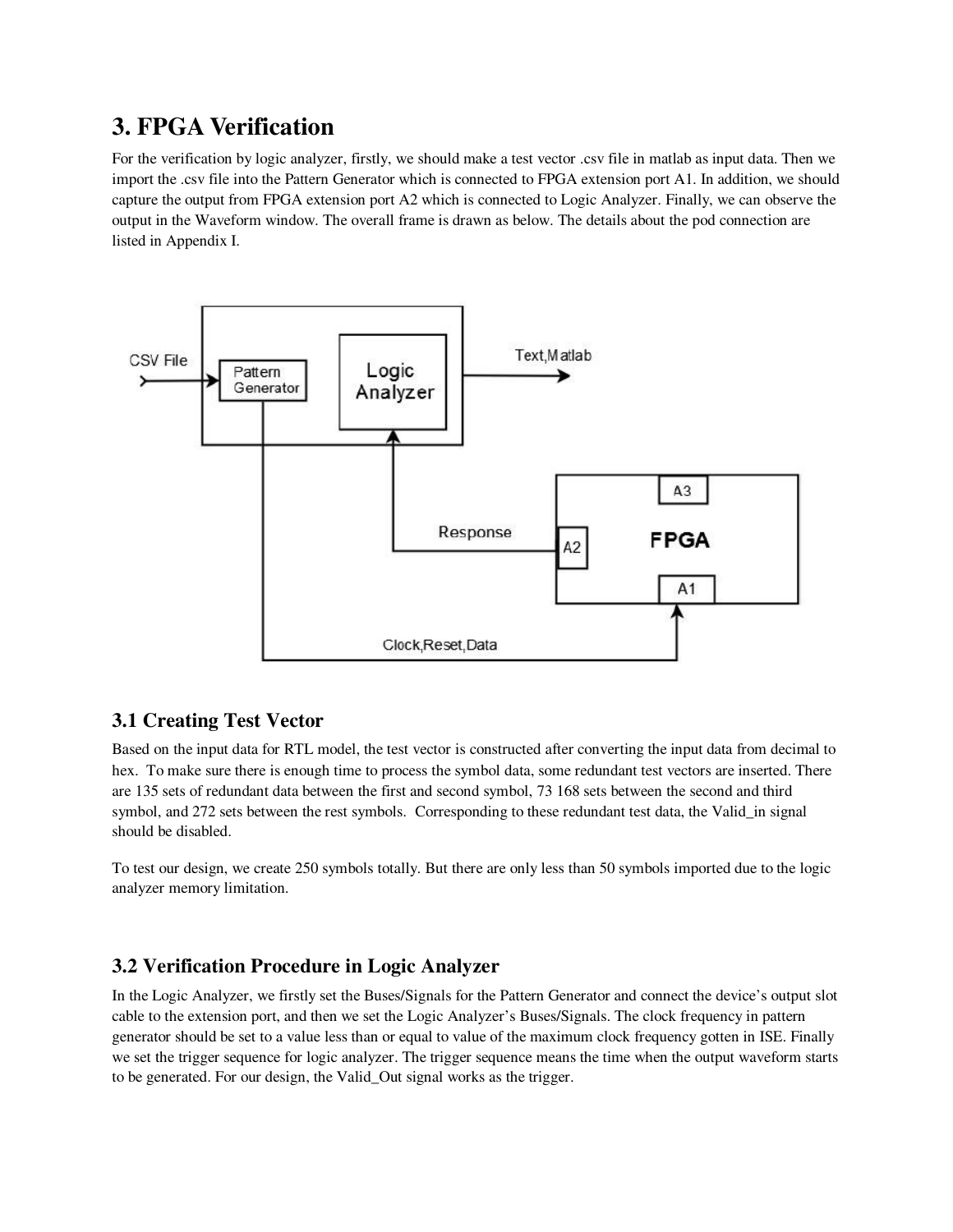#### **3.3 Results**

Figure 1, 2 and 3 show the output in Matlab, ISE behavioral simulation and Agilent Logic Analyzer.

The Expected result should be"CFO=0.20" and "Symbol Start=7".



Figure 1:CFO and Symbol Start in Matlab



Figure 2:CFO and Symbol Start in ISE behavioral simulation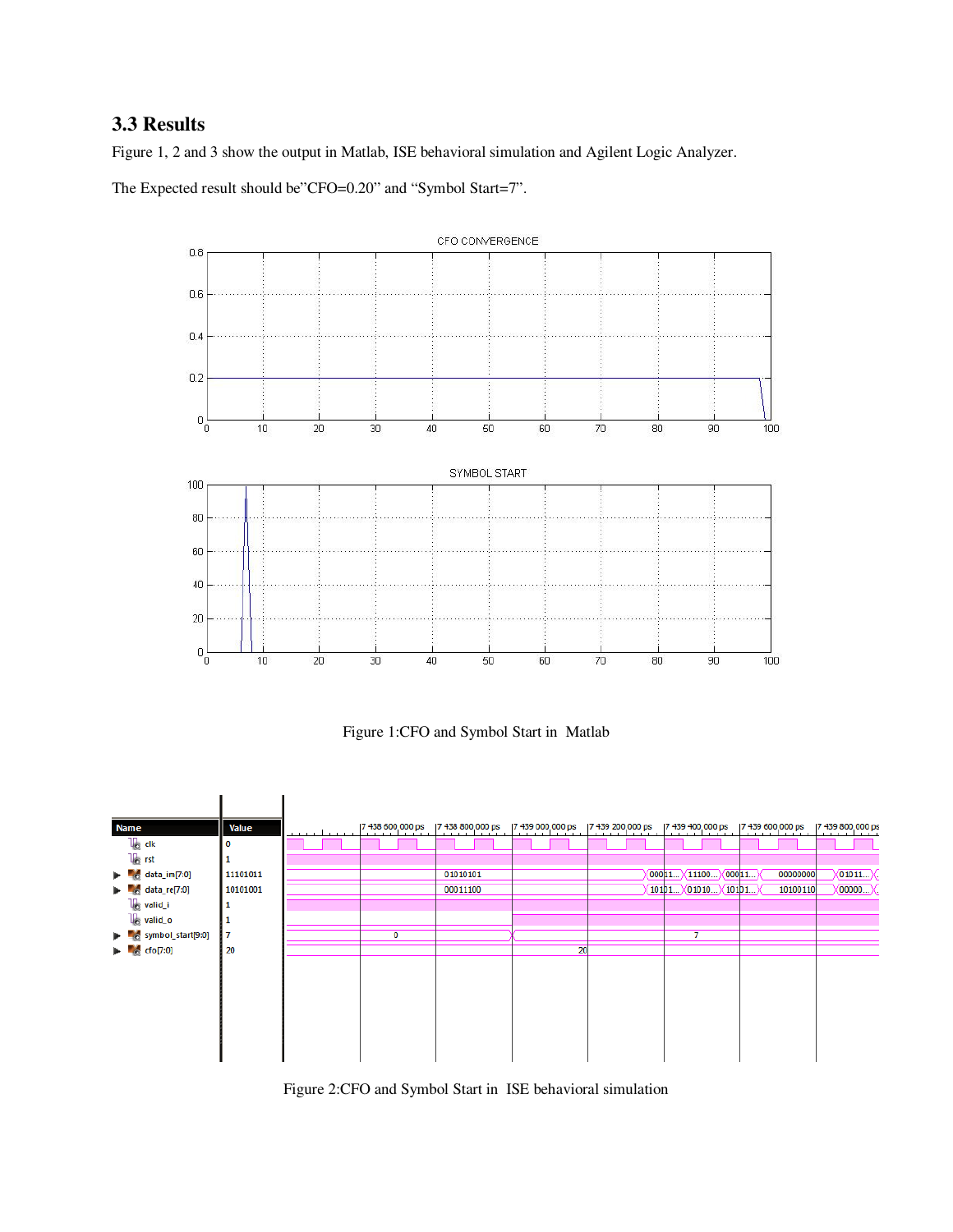| $\begin{tabular}{ c c } \hline \hline \hline \hline \hline \hline \hline \end{tabular}$<br>1 ms/div<br>Delay<br>Scale<br>0 <sub>s</sub> |                                                              |                                                                                                                                                                                                                                                                                                                                                                                                                                             |                      |  |
|-----------------------------------------------------------------------------------------------------------------------------------------|--------------------------------------------------------------|---------------------------------------------------------------------------------------------------------------------------------------------------------------------------------------------------------------------------------------------------------------------------------------------------------------------------------------------------------------------------------------------------------------------------------------------|----------------------|--|
|                                                                                                                                         |                                                              | $\begin{tabular}{ c c c c } \hline \hline & \multicolumn{3}{ c }{\textbf{[}} & \multicolumn{3}{ c }{\textbf{[}} & \multicolumn{3}{ c }{\textbf{[}} & \multicolumn{3}{ c }{\textbf{[}} & \multicolumn{3}{ c }{\textbf{[}} & \multicolumn{3}{ c }{\textbf{[}} & \multicolumn{3}{ c }{\textbf{[}} & \multicolumn{3}{ c }{\textbf{[}} & \multicolumn{3}{ c }{\textbf{[}} & \multicolumn{3}{ c }{\textbf{[}} & \multicolumn{3}{ c }{\textbf{[}}$ |                      |  |
|                                                                                                                                         |                                                              | 挈                                                                                                                                                                                                                                                                                                                                                                                                                                           |                      |  |
| Bus/Signal                                                                                                                              | Simple Trigger                                               | $-3$ ms<br>$-1$ ms<br>$-4$ ms<br>$-2$ ms<br>0s<br>2 <sub>ms</sub><br>3 <sub>ms</sub><br>1 <sub>ms</sub><br>4 <sub>ms</sub><br>$5 \text{ ms}$<br><b>Line Control</b><br>$\overline{\phantom{0}}$<br>$\sim 10^{-1}$ M<br><b>CONTRACTOR</b><br><b>COLLEGE</b><br>$\sim 1-1$<br>$\overline{1}$<br>$\sim$<br>$\blacksquare$<br>$\mathbf{I}$<br>$\mathbf{1}$<br>$\mathbf{1}$                                                                      | 5n<br><b>COLLECT</b> |  |
| 日 Symbol_Start                                                                                                                          | $\circledR$<br>$= 8$<br>S                                    | 0<br>7<br>0<br>7                                                                                                                                                                                                                                                                                                                                                                                                                            |                      |  |
| <b>B</b> DCFO                                                                                                                           | $\textcircled{\textcolor{red}{\blacksquare}}$<br>S.<br>$= 8$ | 20<br>20<br>20                                                                                                                                                                                                                                                                                                                                                                                                                              |                      |  |
| Valid_Out                                                                                                                               | £<br>×.                                                      | 0<br>$\bf{0}$                                                                                                                                                                                                                                                                                                                                                                                                                               |                      |  |
| $\mathbb{E}$ clk                                                                                                                        | X<br>¥                                                       |                                                                                                                                                                                                                                                                                                                                                                                                                                             |                      |  |
| <b>Time</b>                                                                                                                             |                                                              | -5.10937 ms                                                                                                                                                                                                                                                                                                                                                                                                                                 | 5.07814 ms           |  |
| <b>D</b> Reset                                                                                                                          | $\overline{\mathsf{x}}$<br>∛                                 | 1<br>1                                                                                                                                                                                                                                                                                                                                                                                                                                      |                      |  |
|                                                                                                                                         |                                                              |                                                                                                                                                                                                                                                                                                                                                                                                                                             |                      |  |
|                                                                                                                                         |                                                              |                                                                                                                                                                                                                                                                                                                                                                                                                                             |                      |  |
|                                                                                                                                         |                                                              |                                                                                                                                                                                                                                                                                                                                                                                                                                             |                      |  |
|                                                                                                                                         |                                                              |                                                                                                                                                                                                                                                                                                                                                                                                                                             |                      |  |

Figure 3:CFO and Symbol Start in Logic Analyzer

For the processing time, how much time do we need to have the correct CFO and Symbol start?

The following picture shows the correct Symbol Start and CFO comes after 3.71ms in the Logic Analyzer.

| <b><i><u><u><u>A</u></u></u></i> A A A A</b> | <b>MARINE AND ARRESTS</b> |  | $-$ |  |  |
|----------------------------------------------|---------------------------|--|-----|--|--|
| 371985                                       | 3.719850 ms               |  | 20  |  |  |
| 371986                                       | 3.719860 ms               |  | 20  |  |  |
| 371987                                       | 3.719870 ms               |  | 20  |  |  |
| 371988                                       | 3.719880 ms               |  | 20  |  |  |
| 371989                                       | 3.719890 ms               |  | 20  |  |  |
| 371990                                       | $3.719900$ ms             |  | 20  |  |  |
| 371991                                       | 3.719910 ms               |  | 20  |  |  |
| 371992                                       | 3.719920 ms               |  | 20  |  |  |
| 371993                                       | 3.719930 ms               |  | 20  |  |  |
|                                              |                           |  |     |  |  |

The results in Matlab, ISE behavioral simulation and Agilent Logic Analyzer are all the same which means that the verification has been done correctly.

#### **3.4 Problem**

At the first verification, the Symbol Start from Logic Analyzer was correct but we had a 0.1-0.5 % deviation in CFO. Then we go back to the laboratory and do all the steps again to find out the reason.

After investigating all possible reasons for that, we checked the post route simulation once again with more attention and we found that our output from the look up table is not stable.

To fix the problem we used a flip-flop after the output of look up table. Consequently, the deviation was gone and we got a correct response for CFO too.

### **4. Conclusion**

The new algorithm of detecting OFDM symbol start and frequency offset is successfully implemented in FPGA. The output from Matlab, ISE behavioral simulation and Logic Analyzer are identical. The correct symbol start and frequency offset can be gotten in logic analyzer. These all verify that our design works properly.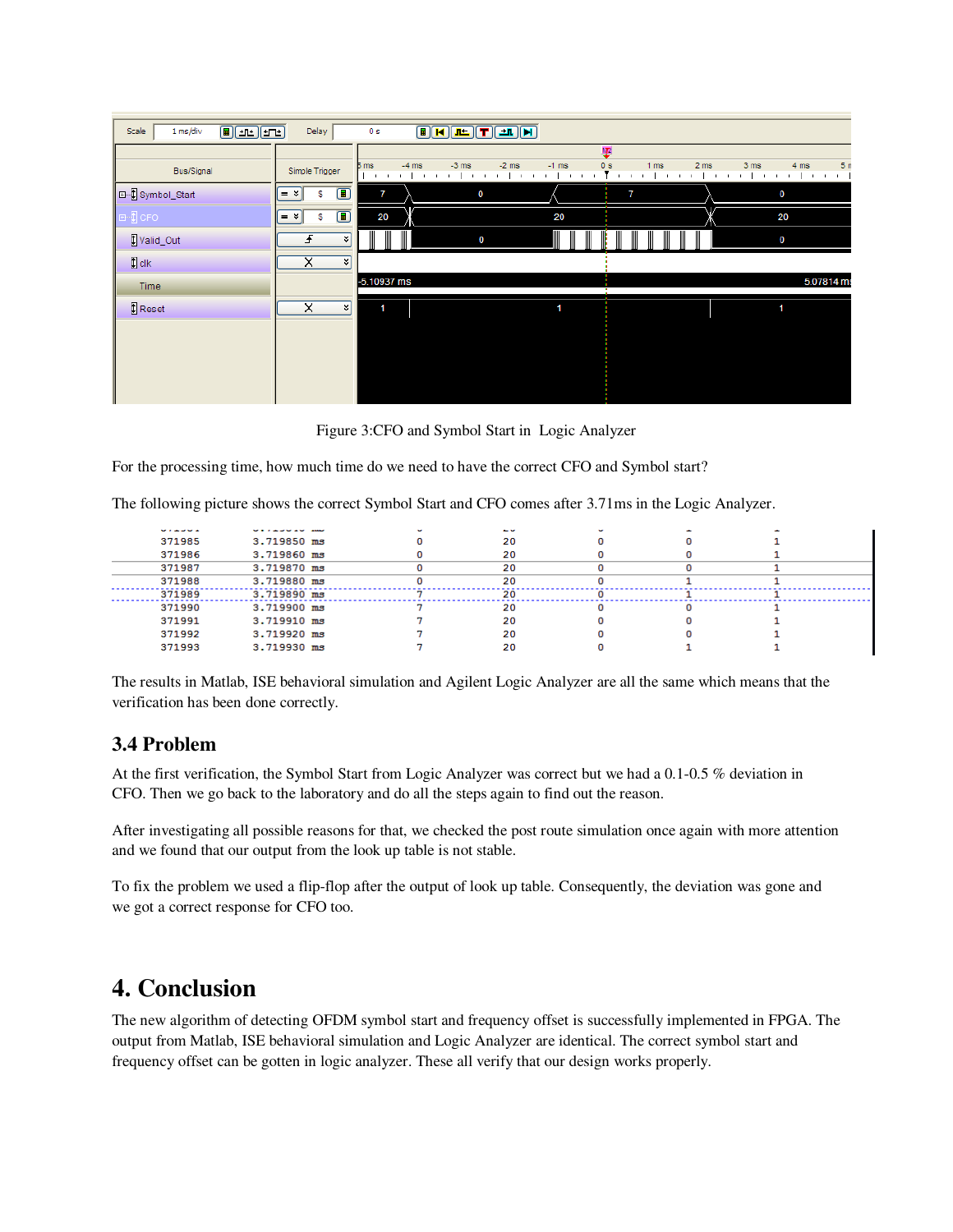## **Appendix I**

The .ucf file shows how the input and output signal in the design are mapped to the FPGA pins. This relation together with Agilent pod connection is listed in the tables below.

| <b>INPUT DATA</b> | <b>FPGA PIN</b>        | <b>Slot Pod</b> | <b>Extension Port</b> |
|-------------------|------------------------|-----------------|-----------------------|
| Real <sub>0</sub> | R5                     | B1[0]           | $A1-13$               |
| Real1             | L4                     | B1[1]           | $A1-14$               |
| Real <sub>2</sub> | $\overline{C2}$        | B1[2]           | $A1-15$               |
| Real <sub>3</sub> | G3                     | B1[3]           | $A1-16$               |
| Real4             | C1                     | B1[4]           | $A1-17$               |
| Real <sub>5</sub> | K <sub>4</sub>         | B1[5]           | $A1-18$               |
| Real6             | $\overline{B1}$        | B1[6]           | $A1-19$               |
| Real7             | M10                    | B1[7]           | $A1-22$               |
| Imag0             | N7                     | B2[0]           | $AI-5$                |
| Imag1             | $\overline{L5}$        | B2[1]           | $AI-6$                |
| Imag2             | T <sub>8</sub>         | B2[2]           | $AI-7$                |
| Imag3             | N <sub>3</sub>         | B2[3]           | $A1-8$                |
| Imag4             | R6                     | B2[4]           | $A1-9$                |
| Imag <sub>5</sub> | M <sub>4</sub>         | B2[5]           | $A1-10$               |
| Imag6             | $\overline{\text{T5}}$ | B2[6]           | $A1-11$               |
| Imag7             | $\overline{M3}$        | B2[7]           | $A1-12$               |
| Valid_in          | F3                     | B3[0]           | $A1-23$               |
| Reset             | G <sub>4</sub>         | B3[1]           | $A1-24$               |
| Clock             | N8                     |                 | $A1-4$                |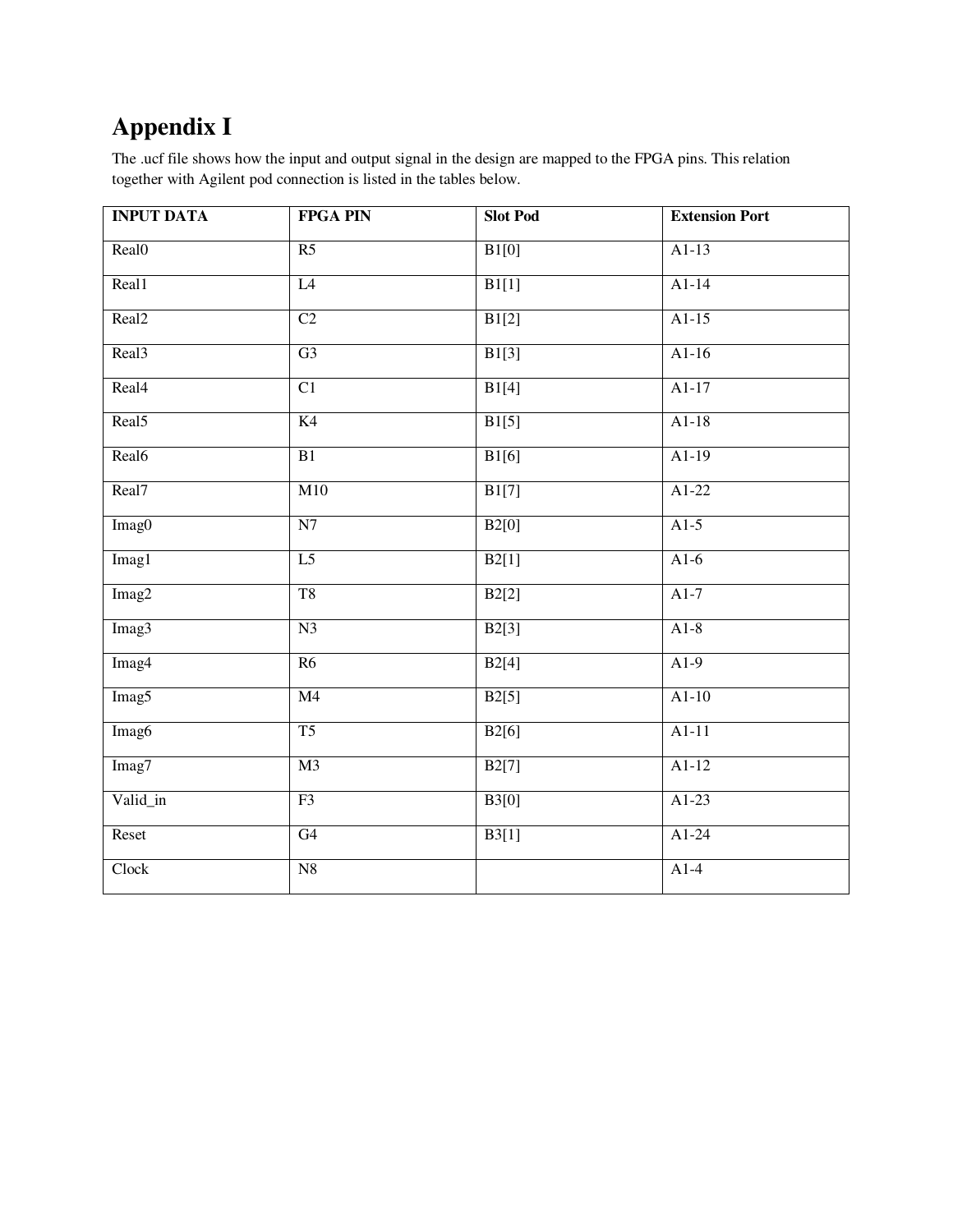| <b>OUTPUT DATA</b> | <b>FPGA PIN</b>        | <b>Slot Pod</b>     | <b>Extension Port</b> |
|--------------------|------------------------|---------------------|-----------------------|
| Symbol Start0      | $\overline{D5}$        | $\overline{A1[0]}$  | $A2-5$                |
| Symbol Start1      | $\overline{\text{C5}}$ | $\overline{A1[1]}$  | $A2-6$                |
| Symbol Start2      | $\overline{D6}$        | $\overline{A1[2]}$  | $A2-7$                |
| Symbol Start3      | $\overline{\text{C6}}$ | $\overline{A1[3]}$  | $A2-8$                |
| Symbol Start4      | E7                     | A1[4]               | $A2-9$                |
| Symbol Start5      | C7                     | $\overline{A1[6]}$  | $A2-10$               |
| Symbol Start6      | $\overline{D7}$        | $\overline{A1[7]}$  | $A2-11$               |
| Symbol Start7      | C8                     | A1[8]               | $A2-12$               |
| Symbol Start8      | D8                     | $\overline{A1[9]}$  | $A2-13$               |
| Symbol Start9      | D10                    | $\overline{A1[10]}$ | $A2-15$               |
| CFO <sub>0</sub>   | A3                     | A2[0]               | $A2-16$               |
| CFO <sub>1</sub>   | B4                     | A2[1]               | $A2-17$               |
| CFO <sub>2</sub>   | A <sup>4</sup>         | A2[2]               | $A2-18$               |
| CFO <sub>3</sub>   | B <sub>5</sub>         | A2[3]               | $A2-19$               |
| CFO <sub>4</sub>   | $\overline{A5}$        | A2[4]               | $A2-20$               |
| CFO <sub>5</sub>   | <b>B6</b>              | A2[5]               | $A2-21$               |
| CFO <sub>6</sub>   | B7                     | A2[6]               | $A2-22$               |
| CFO7               | A7                     | A2[7]               | $A2-23$               |
| Valid_Out          | A9                     | A3[0]               | $A2-26$               |
| Clock              |                        | A3[1]               | $A1-4$                |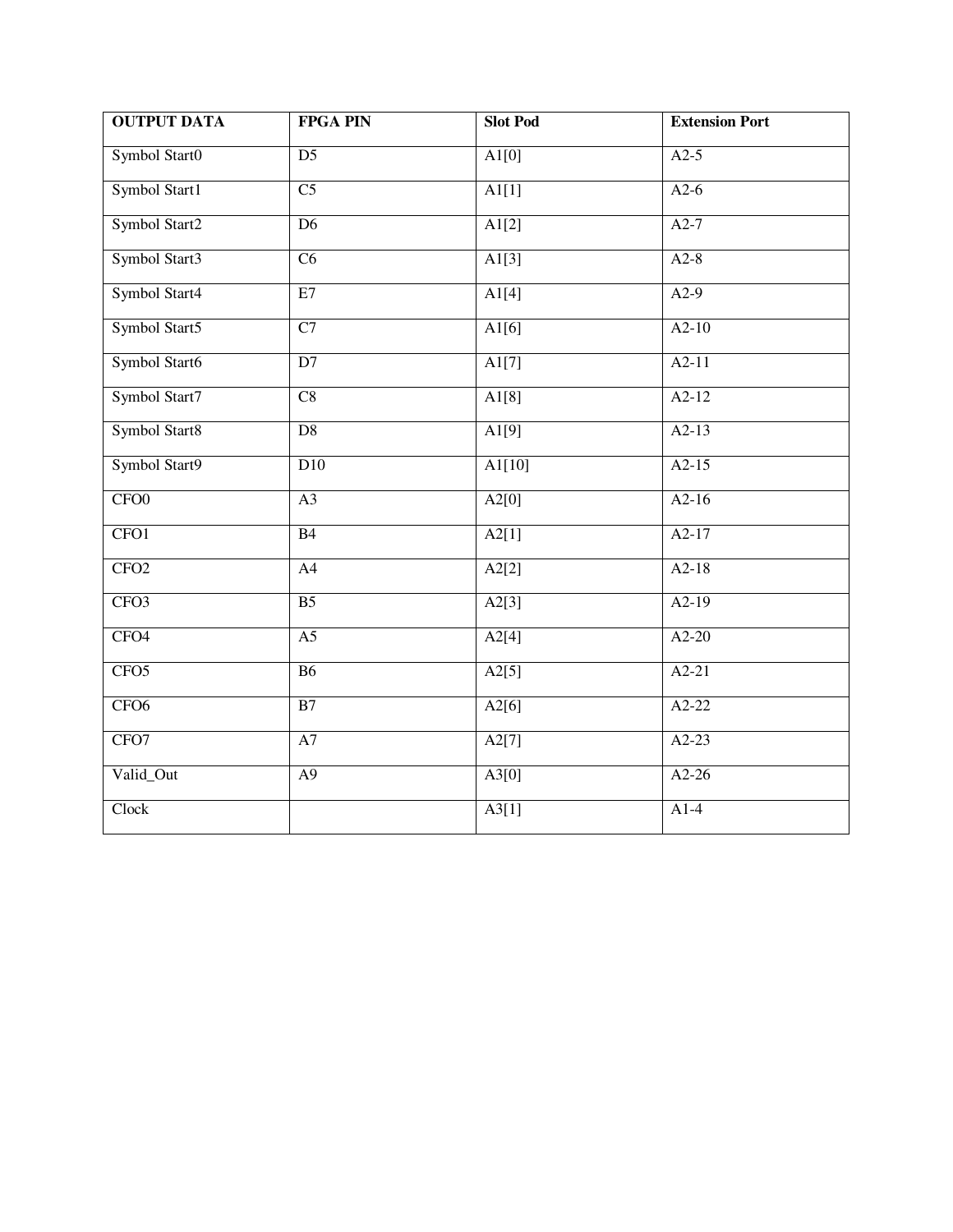## **Appendix II**

The design summary report is listed below.

| <b>Device Utilization Summary</b>              |                |                  |                    |  |  |
|------------------------------------------------|----------------|------------------|--------------------|--|--|
| <b>Logic Utilization</b>                       | <b>Used</b>    | <b>Available</b> | <b>Utilization</b> |  |  |
| Number of Slice Flip Flops                     | 399            | 3,840            | 10%                |  |  |
| Number of 4 input LUTs                         | 1,697          | 3,840            | 44%                |  |  |
| Number of occupied Slices                      | 1,053          | 1,920            | 54%                |  |  |
| Number of Slices containing only related logic | 1,053          | 1,053            | 100%               |  |  |
| Number of Slices containing unrelated logic    | $\overline{0}$ | 1,053            | $0\%$              |  |  |
| <b>Total Number of 4 input LUTs</b>            | 1,868          | 3,840            | 48%                |  |  |
| Number used as logic                           | 1,697          |                  |                    |  |  |
| Number used as a route-thru                    | 171            |                  |                    |  |  |
| Number of bonded IOBs                          | 38             | 173              | $21\%$             |  |  |
| Number of RAMB16s                              | 3              | 12               | 25%                |  |  |
| Number of MULT18X18s                           | 12             | 12               | 100%               |  |  |
| Number of BUFGMUXs                             | $\mathbf{1}$   | 8                | 12%                |  |  |
| Average Fanout of Non-Clock Nets               | 3.04           |                  |                    |  |  |

## **Appendix III**

All source files are listed below:

ofdm\_types.vhd

ofdmsyn.vhd

AlgorithmFSM.vhd

CorrelatorFSM.vhd

lfsr.vhd

LUTRom.vhd

tb\_ofdm.vhd